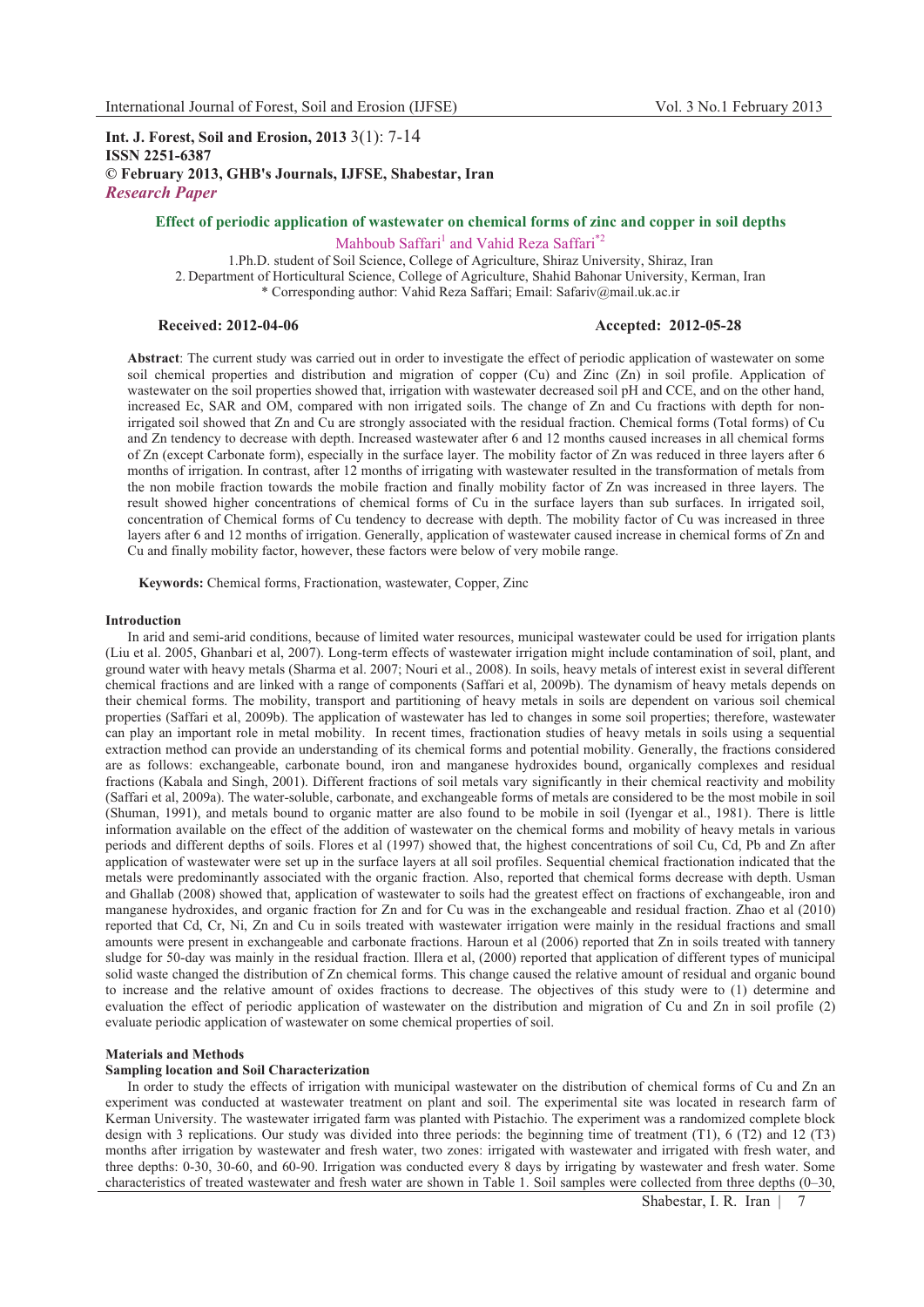30–60, and 60–90 cm). The soil samples were air-dried and ground to pass through a 2mm sieve. Particle size analysis was performed using Hydrometer method (Day, 1965); pH was measured in saturated paste; cation exchange capacity (CEC) was determined using a method of Chapman (1965); percentage of calcium carbonate equivalent (CCE) was measured by acid neutralization (Salinity Laboratory Staff, 1954); organic matter (OM) content was determined using Walkley and Black (1934); plant-available fraction of Zn and Cu was determined by means of atomic absorption spectrophotometer (Lindsay and Norvell, 1978); Aqua regia (mixture of HF, HClO<sub>4</sub>, HNO<sub>3</sub>, and H<sub>2</sub>SO<sub>4</sub>) was used to determine the total contents of Zn and Cu (Ma and Uren, 1997). Some soil properties are presented in Table 2.

| THE STATE THAT IS THE STATE OF THE TERM IS AN ARRAY AND A STATE IT AND AN IT AN ARRAY |                      |           |            |  |  |  |  |  |  |  |
|---------------------------------------------------------------------------------------|----------------------|-----------|------------|--|--|--|--|--|--|--|
| Parameters                                                                            | unite                | tab water | wastewater |  |  |  |  |  |  |  |
| TSS                                                                                   | $mg L$ <sup>-1</sup> | 4.5       | 85         |  |  |  |  |  |  |  |
| PH                                                                                    | $-Log[H]$            | 7.78      | 7.8        |  |  |  |  |  |  |  |
| EC                                                                                    | $ds \, m^{-1}$       | 0.51      | 1.46       |  |  |  |  |  |  |  |
| Na                                                                                    | $me L^{-1}$          | 0.8       | 10.2       |  |  |  |  |  |  |  |
| <b>SAR</b>                                                                            |                      | 1.02      | 6.8        |  |  |  |  |  |  |  |
| BOD                                                                                   | mg                   |           | 35         |  |  |  |  |  |  |  |

| <b>Table 1.</b> Selected properties of the fresh water and wastewater |  |  |  |  |
|-----------------------------------------------------------------------|--|--|--|--|
|-----------------------------------------------------------------------|--|--|--|--|

| <b>Table 2.</b> Chemical properties of soils prior to experimentation |  |  |  |  |
|-----------------------------------------------------------------------|--|--|--|--|
|-----------------------------------------------------------------------|--|--|--|--|

| pH   | EС                 | CEC                 | ОM    | CaCO3           | <b>SAR</b>   | Zn-DTPA  | Cu-DTPA          |
|------|--------------------|---------------------|-------|-----------------|--------------|----------|------------------|
|      | $(dS \ m)$<br>$-1$ | $\text{cmol}(+)$ kg | (0/0) | $\frac{(0)}{0}$ |              | mg<br>kg | mg kg            |
| 7.93 | 2.9                | 25.2                | 1.1   | 27.2            | 22<br>د که ک | 0.54     | $\overline{1}$ . |
| 7.75 | 1.4                | 10.5                | 0.7   | 34.6            | $\Omega$     | 0.31     | 0.9              |
| 7.61 | L.                 |                     |       | 31.8            |              | 0.2      | 0.6              |
|      |                    |                     |       |                 |              |          |                  |

## **Fractionation procedure**

The procedure of Sposito et al. (1982), was used for this study, is designed to separate Zn and Cu into 5 operationally defined fractions: exchangeable (F1), sorbed (F2), organic (F3), carbonate (F4), and residual fractions (F5). A summary of the procedure is as follows:

- - F1: Two grams of soil were weighted and placed in a 50-mL polycarbonate centrifuge tube, Sample extracted with 25 mL of  $0.5$  M KNO<sub>3</sub> for 16 h.
- -F2: residue from exchangeable fraction extracted with 25 mL of deionized water for 2 h (three times).
- $\bullet$ F3: residue from sorbed fraction extracted with 25 mL 0.5 M NaOH for 16 h.
- F4: residue from organic fraction extracted with  $0.05$  M Na<sub>2</sub>EDTA for 2 h.
- -F5: residue from carbonate fraction extracted with 4 M HNO<sub>3</sub> for 16 h in 80 $^{\circ}$ C.

After each successive extraction, the extracted solution was separated by centrifuging at 3500 rpm for definite time. The supernatant was filtered for analysis of Zn and Cu by atomic absorption spectrometry (AAS) (Shimatzu AA-670G).

## **Mobility Factor of Cu and Zn**

The mobility of Cu and Zn could be assessed by a "mobility factor" (Salbu et al, 1998) which could be calculated according to the equation as followed:

$$
MF = \frac{F1 + F2 + F4}{F1 + F2 + F3 + F4 + F5} \times 100
$$

#### **Data Analysis**

Duncan mean separation tests were used to separate treatment effects using SAS software (SAS Institute Inc. 2005).

## **Results**

## **Effect on some soil properties**

Variations of pH, EC, SAR, CCE, OM and CEC with soil depth, in different duration of wastewater irrigation are graphically shown in Fig. 1. Irrigation with wastewater after 6 and 12 months, decreased pH compared with beginning time of treatment. Before of irrigation, pH was 7.93, 7.75 and 7.61 in the 0–30, 30–60 and 60-90 cm layers, respectively. The pH was reduced to 7.74, 7.66 and 7.55 in the soil layers 0–30, 30–60 and 60–90 cm after 6 months, and to 7.58, 7.51 and 7.53 after 12 months of irrigation. In surface layer and subsoil layer (30-60 cm), the soil pH decreased significantly in response to irrigation with wastewater. Moderate pH change of the soil with increase wastewater irrigation might be due to lower pH of wastewater being used for irrigation and nitrification of ammonium (Mohammad and Mazahreh, 2003). Other researchers found that soil pH increased with wastewater irrigation due to higher pH of wastewater and high content of basic cations such as Ca, Mg and Na in the wastewater (Presley et al., 2004; and Qian and Mecham, 2005; Hu et al., 2006). It is well known that soil pH plays an important role in the mobility of metals as in their bioavailability for plants. The major reason of essential element deficiency in arid soils is high pH. Thus, by reducing the soil pH, the availability of nutrients for plants improved. Result showed that treated wastewater gave significant increases in EC and SAR in the soil. EC of soil prior to irrigation was 2.9, 1.4 and 1.3 dS  $m<sup>-1</sup>$  in the soil layers  $0-30$ ,  $30-60$  and  $60-90$  cm, respectively. Twelve months later it had increased significantly to 4.5 dS m<sup>-1</sup> in the top layer (0–30 cm) and to 2.5 dS m<sup>-1</sup> in the 30–60 cm layer. The highest increase in soil salinity was found in the surface layer. The maximum soil salinity was obtained by T3. This finding supports that of Malla et al., 2007 and Galavi et al., 2010. The existence of Na, Mg and Ca in the wastewater (Ghanbari et al., 2007; Galavi et al., 2010) and transports high amounts of water soluble salts from the subsoil by capillary flow, especially in the arid regions, can increase EC of soil. The previous study has reported that elevated salinity levels could have increased the metal mobility in soils. This course of action is complete when some cations like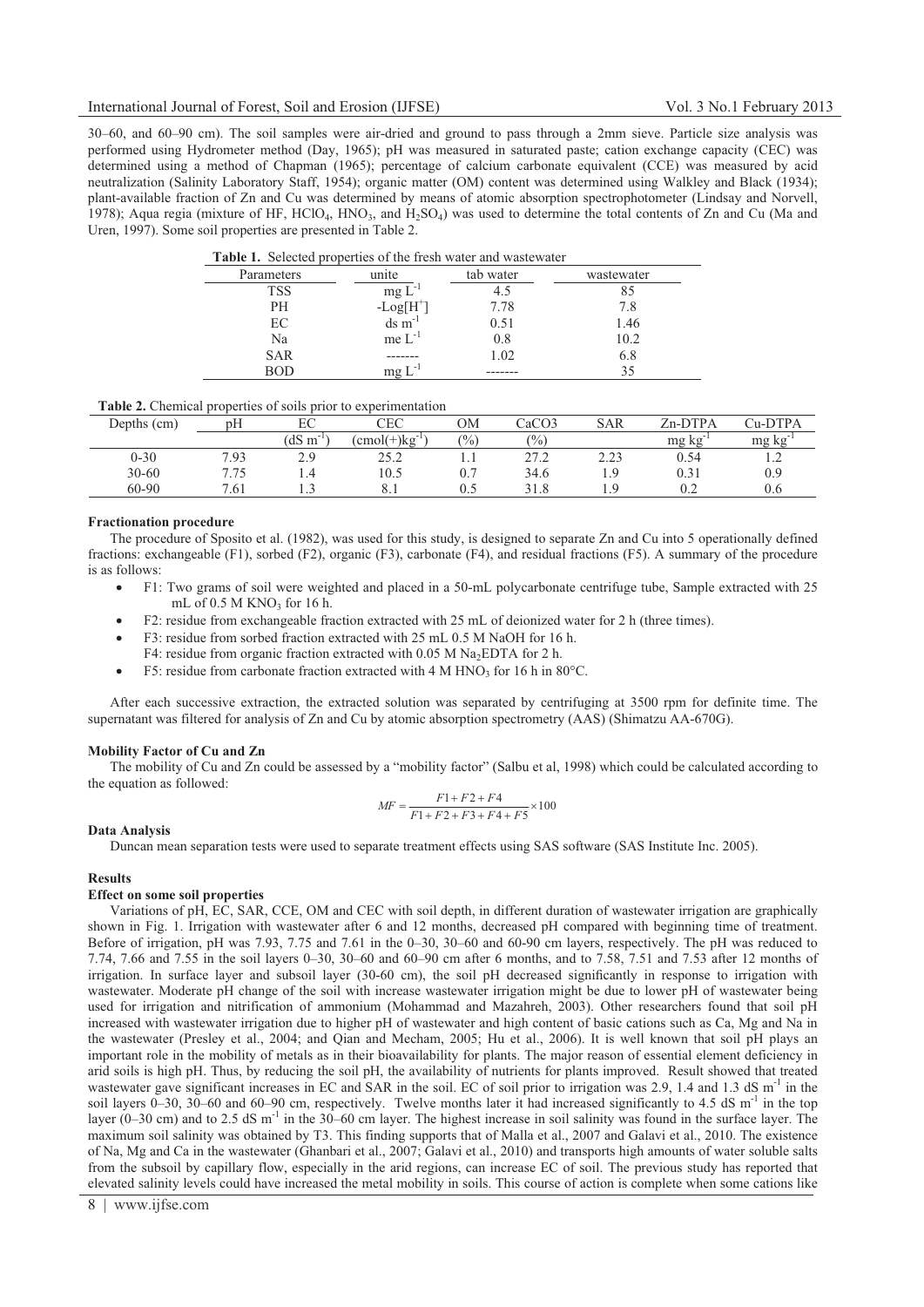## International Journal of Forest, Soil and Erosion (IJFSE) Vol. 3 No.1 February 2013

Na and K, replace with the heavy metal cations in the absorption places (Maldonado et al., 2008). Soil depth showed similar effects on the distribution of pH, Ec and SAR in the soil profile. Soil pH, Ec and SAR tendency decrease with depth. The treatments effect on CEC of soil was indistinctive. Wastewater application did not change CEC content. Galavi et al (2010) and Qishlaqi et al (2008) reported that irrigation with wastewater has significantly increased CEC of soil. CCE and OM content as affected by duration of wastewater application (months) and soil depth. Soil OM increased with increasing the period of application. This increase is attributed to the contents of the nutrients and organic compounds in the wastewater applied. This increase was the highest in the topsoil (0–30 cm) and for the longer period of wastewater application. Many studies have shown that the use of wastewater as irrigation water caused the increases of OM in the soils (Qian and Mecham, 2005; Galavi et al., 2010, Ramirez-Fuentes et al., 2002; Rusan et al., 2007). Vazquezmontiel et al (1996) found no positive effect on soil OM content by wastewater application. During the research CCE decreased gradually. The wastewater treated soil had lower CCE levels compared with the non-irrigated soil. CCE was 27.2, 34.6 and 31.8% in the 0–30, 30–60 and 60-90 cm soil layers, prior to application of wastewater. The final concentration of soil CCE after 12 months was 18.1, 24.3 and 27.3 %, respectively. Similar results were reported by El-Desoky and Gameh (1998) and Usman and Ghallab (2006). The acidity of the wastewater may dissolve the calcium carbonate, resulting in a go down in pH and CCE contents. Furthermore, organic acids and CO2 created as of microbial activity may cause the soil pH to decrease and calcium carbonate to dissolve (Usman and Ghallab, 2006).



**Figure 1.** Variation of some chemical properties of soil with depths before and after 6 and 12 months irrigation with Wastewater

# **Distribution of the Zn and Cu fractions in non-irrigated soil**

The Zn and Cu fractions with depth for non-irrigated soil in obtained by Sposito et al method are presented in Tables 1. Before of irrigation, total Zn was 77.41, 62.3 and 51.9 in the 0–30, 30–60 and 60-90 cm layers, respectively. The sequential extraction results show that Zn is strongly associated with the residual fraction, which agrees with the observation of many researchers (Abollino et al. 2006; Tapan and Rattan 2007; Saffari et al., 2009b). Zn associated with residual fraction in 0-30, 30- 60, and 60-90cm layers of soil were 63.3 (81.8 %), 50.7 (81.4 %), and 43.5 μg g-1 (83.8 %), respectively. Zn fractions in nonirrigated soil at soil layers decreased in the following order: residual> carbonate> organic> exchangeable> Sorbed. This finding supports that of Saffari et al. (2009b). Dhane and Shukla (1995) reported that 95.9% of total zinc of soil belonged to residual fraction. Abollino et al. (2006) reported that Zn fractions in contaminated soil decreased in the following order: residual > manganese hydroxides > carbonate> organic> exchangeable. In the 0–30 and 30–60cm layers, Sorbed and exchangeable fractions were lower than the detection limit of AAS. The Sorbed and exchangeable fraction are of minor importance accounts for 1.3 and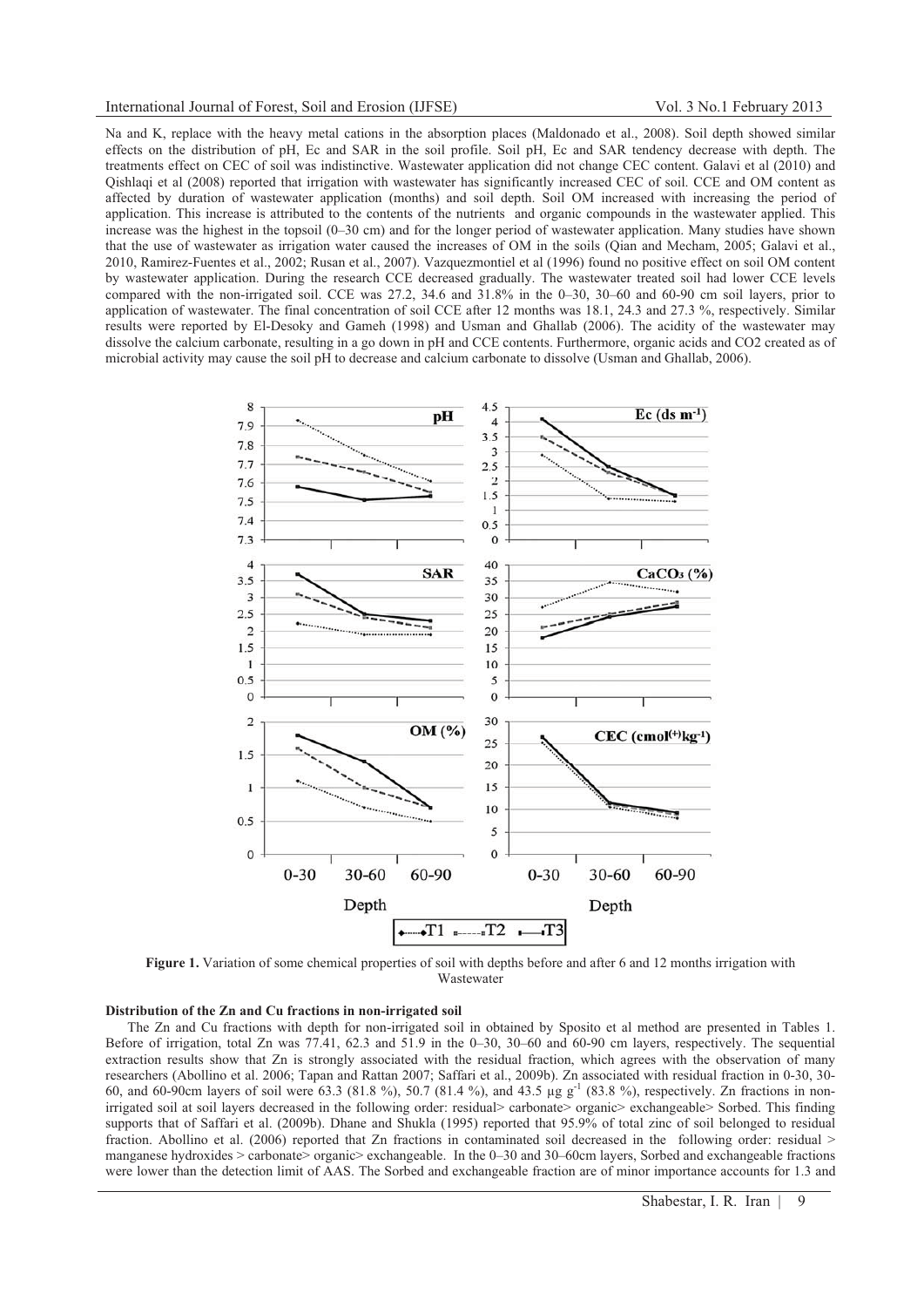0.5% of the total Zn in the soil, respectively. Similar fractionation of Zn in non-irrigated soil, residual fraction was the largest fraction of Cu, followed by the Carbonate fraction, organic fraction, then the sorbed fraction, and the smallest was the exchangeable fraction. Jalali and Khanlari (2007) reported that in natural and contaminated soils, the highest amounts of Cu are associated with the RES fraction. Adamo et al. (1996) and Mengel and Kirkby (2001) reported that Cu was strongly associated in carbonate fraction of calcareous soils. Graf et al (2007) studied the fractionation of Cu in young and old alluvial soils and found that greater proportion of Cu was associated with carbonate and Fe and Mn oxide fractions. Li et al. (2009) reported that around 90% of Cu was associated with the residual fraction of polluted soils. Before of irrigation, total Cu was 42.66, 36.3 and 19.8 in the 0–30, 30–60 and 60-90 cm layers, respectively. The concentration of total Cu decreases with increase in depth. Zn associated with residual fraction in 0-30, 30-60, and 60-90cm layers of soil were 29.8 (69.9 %), 26.4 (72.7 %), and 11.4 µg g<sup>-1</sup> (42.2 %), respectively. Cu distribution pattern obtained by Sposito et al method follow the order residual >> carbonate > organic> exchangeable > sorbed. Chemical forms of cu tendency decrease with depth. The lowest proportion of Cu bound to 'sorbed' was recorded in the subsoil (60–90 cm) and then tended to decreases with depth.

| $m$ as $n$ and $n$ and $n$ and $n$ and $n$ and $n$ are $n$ and $n$ and $n$ and $n$ |                         |                   |                                  |                  |                  |                   |                      |  |                  |                    |                 |                  |                |                   |
|------------------------------------------------------------------------------------|-------------------------|-------------------|----------------------------------|------------------|------------------|-------------------|----------------------|--|------------------|--------------------|-----------------|------------------|----------------|-------------------|
| Chemical forms                                                                     |                         | F1                | F <sub>2</sub>                   | F3               | F4               | F <sub>5</sub>    | Total                |  | F1               | F2                 | F3              | F <sub>4</sub>   | F <sub>5</sub> | Total             |
| Depths                                                                             |                         | Zn                |                                  |                  |                  |                   |                      |  | Cu               |                    |                 |                  |                |                   |
| $0 - 30$                                                                           | $\mu$ g g $^{-1}$       | $0.98^{a}$        | 0.35 <sup>a</sup>                | 4.58 $^{a}$      | 8.2 <sup>a</sup> | 63.3 <sup>a</sup> | $77.41$ <sup>a</sup> |  | $2.38^{a}$       | $0.5^{\mathrm{a}}$ | $3.98^{a}$      | $6^{\circ}$      | $29.8^{\rm a}$ | $42.66^a$         |
|                                                                                    | $\%$                    | 1.3               | 0.5                              | 5.9              | 10.6             | 81.8              |                      |  | 5.6              | 1.2                | 9.3             | 14.1             | 69.9           |                   |
| $30 - 60$                                                                          | $\mu$ g g <sup>-1</sup> | n.d. <sup>b</sup> | $n.d.$ <sup><math>a</math></sup> | 3.7 <sup>b</sup> | 7.9 <sup>a</sup> | 50.7 $^{\rm b}$   | 62.3 <sub>b</sub>    |  | $2^{\mathrm{a}}$ | 0.2 <sup>a</sup>   | $3.4^{ab}$      | 4.3 <sup>b</sup> | $26.4^{b}$     | $36.3^{b}$        |
|                                                                                    | $\%$                    | 0.0               | 0.0                              | 5.9              | 12.7             | 81.4              |                      |  | 5.5              | 0.6                | 9.4             | 11.8             | 72.7           |                   |
| 60-90                                                                              | $\mu$ g g <sup>-1</sup> | n.d.              | $n.d.$ <sup><math>a</math></sup> | $2.8^{\circ}$    | 5.6 <sup>b</sup> | $43.5^\circ$      | 51.9c                |  | $1.7^{a}$        | n.d. <sup>a</sup>  | 3 <sup>bc</sup> | $3.7^{b}$        | $11.4^\circ$   | 19.8 <sup>c</sup> |
|                                                                                    | $\frac{0}{0}$           | 0.0               | 0.0                              | 5.4              | 10.8             | 83.8              |                      |  | 8.6              | 0.0                | 15.2            | 18.7             | 57.6           |                   |

**Table 3.** Concentration ( $\mu$ g g<sup>-1</sup>) and relative percentage (%) of chemical forms of Zn and Cu Before irrigation with wastewater (each number is mean of 3 observations)

Different letters with in a column indicate significant differences by Duncan's multiple range test at P<0.05.

## **Distribution of Zn fractions as affected by wastewater**

The results show that Zn fractions were affected by the duration of wastewater irrigation and soil depths (figure 2). Increased wastewater after 6 and 12 months caused increases in all chemical forms of Zn (except Carbonate form), especially in the 0-30 cm layer. Irrigation with wastewater in the surface layer after six months, Zn was mostly found in residual fraction (77.6%, equal to 66.6 μg g<sup>-1</sup>), followed by the organic fraction (10.4%, equal to 8.966.6 μg g<sup>-1</sup>), the carbonate fraction (9%, equal to 7.7 μg g<sup>-1</sup>), the exchangeable fraction (2.1%, equal to 1.8 μg g<sup>-1</sup>) and the sorbed fraction (0.9%, equivalent to 0.8 μg g-1). The percentage of Zn in the exchangeable, sorbed and organic fractions increased, while that in the residual and carbonate fractions decreased. The acidity of the wastewater dissolved large proportions of the calcium carbonate. The decreases in carbonate fraction were related with the losses of calcium carbonate (Saffari et al, 2009a) from the soil irrigated. Heavy metals mobility in soils is estimated by using an equation as described by Salbu et al. (1998). The rate of mobility factor for heavy metals provides information about their potential mobility in soils (Siddiqui and Khattak, 2010). The rate of mobility factor lower than 10% for heavy metals was considered to be highly immobile in soils (Torri and Lavado, 2008). For the ratio greater than 50% suggests that element is very mobile in soils (Ahumada et al., 1999). Before of irrigation, the mobility factor was 12.31% in the surface layer. The mobility factor was reduced to 12% in the soil layer after 6 months of irrigation. The application of wastewater in soil reduced the carbonate fraction and to increased the others fractions, especially organic form. Oluwatson et al. (2008) reported that mobility factor of Cd, Pb and Zn in the urban soils of North-West Nigeria varied from 13 to 30, 5 to 6, and 15 to 25%, respectively, in all soils. They concluded that Pb was highly stable in soils hence unavailable to plants. In the second and third layers of the soil, similar of surface soil layer, Zn fractionation and distribution were affected by irrigation with wastewater. In the second and third layers of the soil after six months of irrigation with wastewater, the concentration of Zn in soil components was to be in the following order: residual> organic> carbonate. In the subsoil layers irrigated with wastewater, most of the Zn remained mainly in the residual fraction.

Zn was changed from the residual form to organic, carbonate and exchangeable forms due to irrigation with wastewater in the subsoil layers. After application wastewater, the residual fraction decrease and Zn was transformed to the organic, carbonate and exchangeable fraction. The exchangeable fraction in 30-60 cm layer of soil after six month irrigation was very low. In these conditions, sorbed fraction was lower than the detection limit of AAS. Before of irrigation, the mobility factor was 12.68 and 10.79% in the 30-60 and 60-90cm layers, respectively. After six months of irrigation with wastewater, the mobility factor was reduced to 9.38 and 7.92% in the 30-60 and 60-90cm layers, respectively. Wastewater addition generally led to significant decrease in mobility and bioavailability of Zn in both layers.

Twelve months later of wastewater irrigation, concentration of total Zn had increased significantly in the top layer (0–30 cm) compared with that of to non irrigated soil. The surface layer (0–30 cm) irrigated with wastewater after twelve months, Zn was mostly found in residual fraction (75.2%, equal to 69.4  $\mu$ g g<sup>-1</sup>), followed by the carbonate fraction (10.7%, equal to 9.9  $\mu$ g g<sup>-1</sup>), the organic fraction (10.2%, equal to 9.4 µg g<sup>-1</sup>), the exchangeable fraction (2.5%, equal to 2.3 µg g<sup>-1</sup>) and the sorbed fraction (1.4%, equivalent to 1.3 μg g<sup>-1</sup>). After 12 months of irrigating the top soil with wastewater resulted in the transformation of metals from the non mobile fraction towards the mobile fraction. The mobility factor of irrigated soil after 12 months was 14.63% in top layer.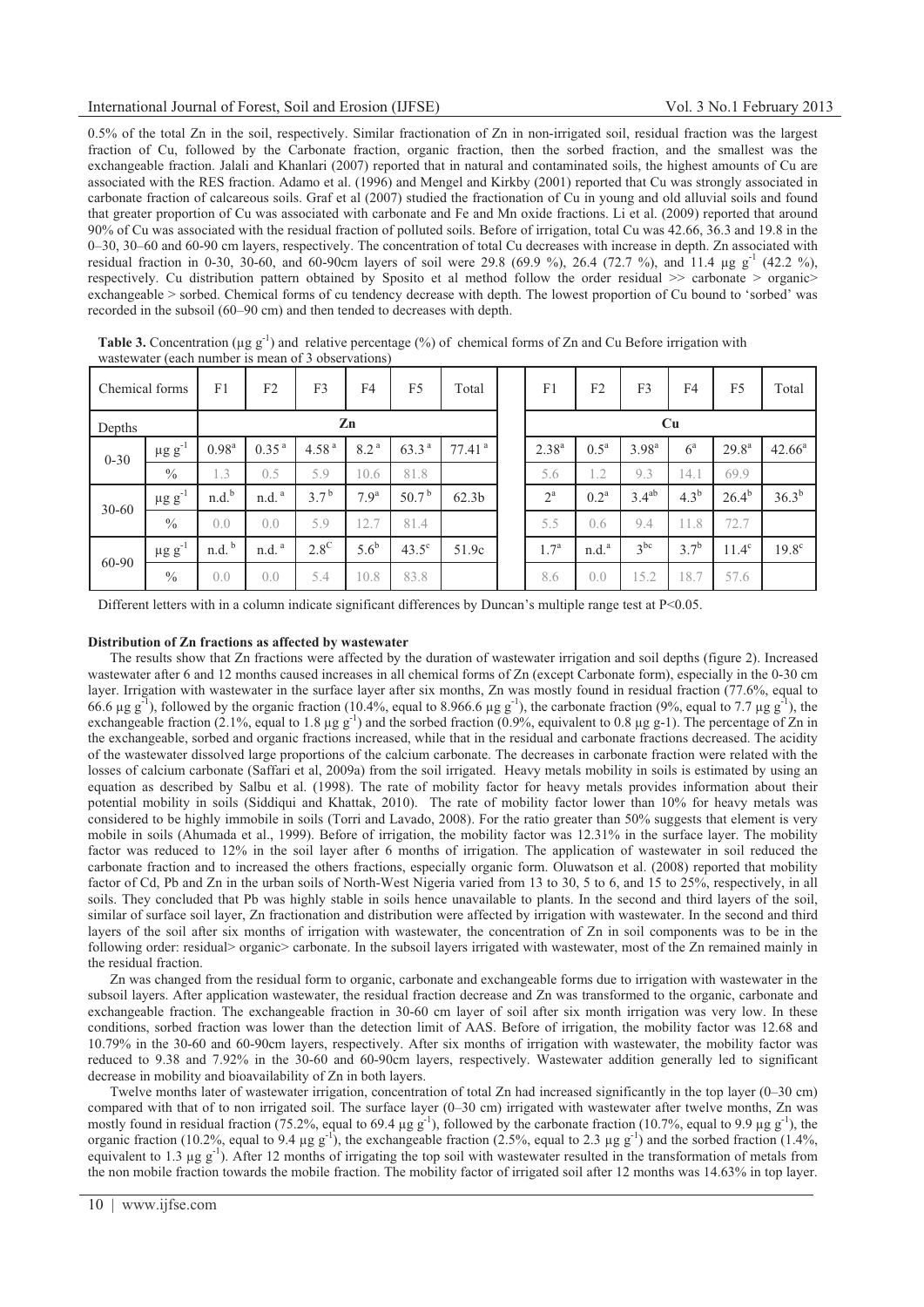In general, before and after irrigation in different periods, the highest (residual fraction) concentration of Zn fractions was found in the surface layer and tended to decrease with depth. Twelve months after applying wastewater in the 30-60 and 60-90cm of layer soil result showed that the residual fraction was transformed into carbonate and organic fractions. The dominant fraction of Zn in soil after twelve months of irrigation in the subsoil layers was residual fraction. In the wastewater treated soil in third layer (60-90cm), the fraction distribution of Zn were residual > organic > carbonate and residual > carbonate > organic for 6 and 12 months after irrigation, respectively. In this layer in two periods of irrigation, exchangeable and sorbed fractions were lower than the detection limit of AAS. After twelve months of irrigation with wastewater, the mobility factor was some increased to 12.23 and 10.23% in the 30-60 and 60-90cm layers, respectively.



**Figure 2.** Chemical forms of Zn as affected by duration of wastewater application and soil depths

#### **Distribution of Cu fractions as affected by wastewater**

After irrigation with wastewater, the chemical distribution of Cu in soils receiving wastewater was different from that of the native soils (fig 3), indicating that irrigation with wastewater had large effect on Cu fractionation.

Chemical forms of Cu increased with wastewater irrigation after 6 and 12 months. The result showed higher concentrations of chemical forms of Cu in the surface layers (0–30 cm) than sub surfaces layers (30–60 cm and 60–90 cm). Six months after wastewater application, about 66.2% (32.1 μg g<sup>-1</sup>) of the total Cu was associated with the residual fraction, and 16.1% (7.8 μg g<sup>-1</sup>) resided in the carbonate fraction in the surface layer. In irrigated soil (T2), Concentrations of residual form, carbonate form, organic form, sorbed form and exchangeable fraction in surface layer (0–30 cm) were 7.7, 30, 8, 80, and 42 percent, respectively, higher than values obtained from non irrigated soil. Chemical forms of Cu in irrigated soil at surface layer after six months irrigation, decreased in the following order: residual>> carbonate> organic> exchangeable> Sorbed. In irrigated soil, concentration of Chemical forms of Cu tendency to decrease with depth. Although that in both deep layers, application of wastewater increased soil Cu in all chemical forms. In the second and third layers of the soil after six months of irrigation with wastewater, the concentration of Zn in soil components was to be in the following order: residual> organic> carbonate> exchangeable>sorbed. Before of irrigation, the mobility factor of Cu was 20.82% in the surface layer. The mobility factor was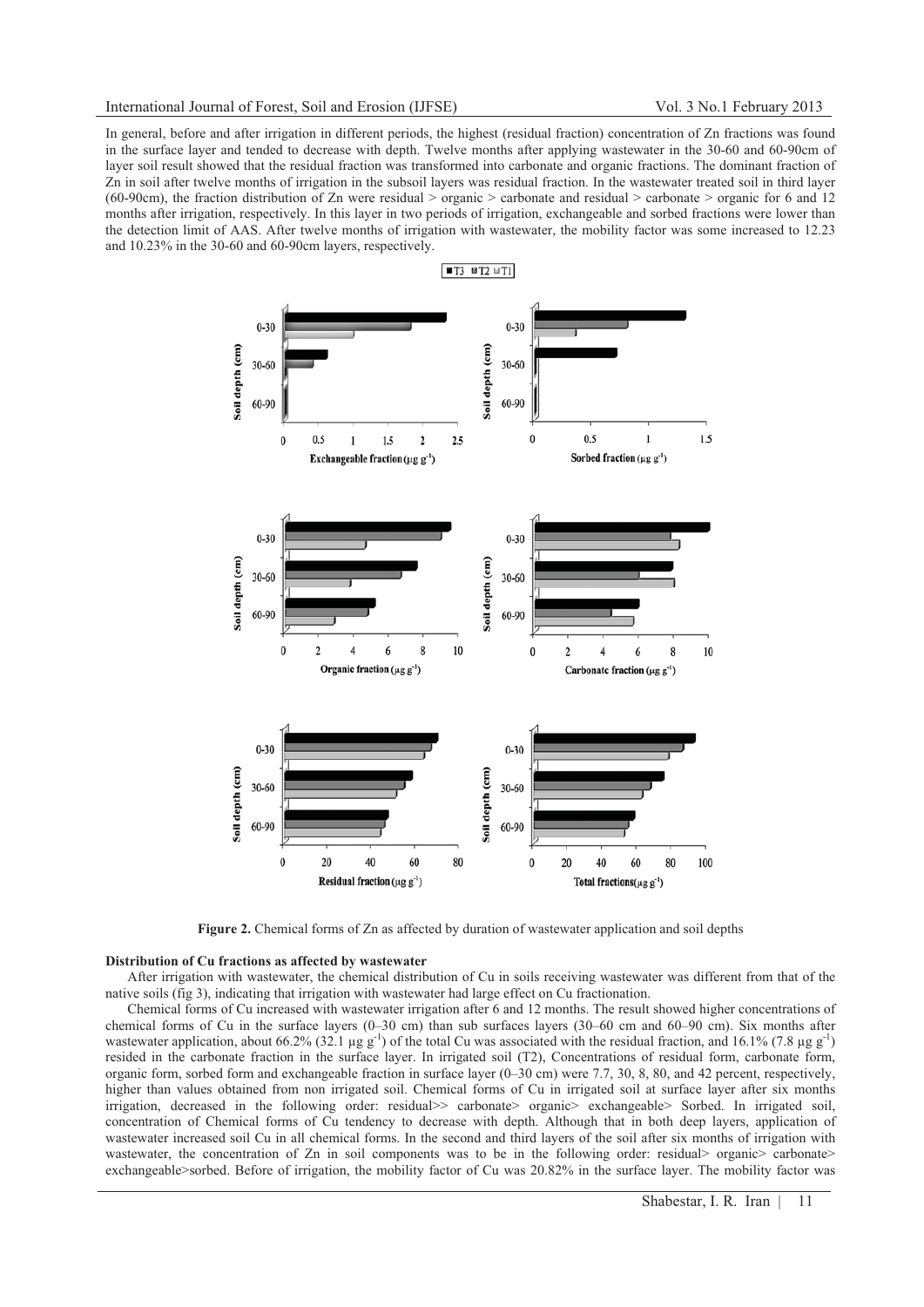increased to 24.95 in the soil layer after 6 months of irrigation. After six months of irrigation with wastewater, the mobility factor was increased to 25.89 and 38.94% in the 30-60 and 60-90cm layers, respectively. Twelve months later of wastewater irrigation, concentration of total Cu had increased significantly in all three layers (0–30, 30-60, 60-90 cm) compared with that of to non irrigated soil. The surface layer (0–30 cm) irrigated with wastewater after twelve months, Cu was mostly found in residual fraction (62.2%, equal to 35.2 μg g<sup>-1</sup>), followed by the carbonate fraction (16.1%, equal to 9.1 μg g<sup>-1</sup>), the organic fraction (12.5%, equal to 7.1 μg g<sup>-1</sup>), the exchangeable fraction (6.9%, equal to 3.9 μg g<sup>-1</sup>) and the sorbed fraction (2.3%, equivalent to 1.3 μg g<sup>-1</sup>). The mobility factor was increased to 25.27% in the soil layer after 12 months of irrigation. After 12 months of irrigating the top soil with wastewater resulted in the transformation of metals from the non mobile fraction towards the mobile fraction. In the wastewater treated soil in second and third layers (30-60, 60-90 cm), the fraction distribution of Zn were residual > carbonate > organic > exchangeable > sorbed, for 12 months after irrigation. Twelve months after applying wastewater in the 30-60 and 60- 90cm of layers soils result showed that the residual fraction was transformed into carbonate and organic fractions. After twelve months of irrigation with wastewater, the mobility factor was 25 and 34.04% in the 30-60 and 60-90cm layers, respectively.



**Figure 3.** Chemical forms of Cu as affected by duration of wastewater application and soil depths

#### **Conclusion**

The effect of periodic application of wastewater on the soil properties showed that irrigation with wastewater (after 6 and 12 months) decreased soil pH and CCE compared with beginning time of treatment. On the other hands, application of wastewater increased Ec, SAR and OM compared with non irrigated soils. The CEC amount did not change after 2 periods of wastewater irrigation. Before and after irrigation, all of the chemical properties show that decreased with depth (expect CCE). The Zn and Cu fractions with depth for non-irrigated soil showed that Zn and Cu are strongly associated with the residual fraction. Zn fractions in non-irrigated soil at soil layers decreased in the following order: residual> carbonate> organic> exchangeable> Sorbed. Similar fractionation of Zn in non-irrigated soil, residual fraction was the largest fraction of Cu, followed by the Carbonate fraction, organic fraction, then the sorbed fraction, and the smallest was the exchangeable fraction. Chemical forms of cu and Zn tendency to decrease with depth. The results show that Zn and Cu fractions were affected by the duration of wastewater irrigation and soil depths. Increased wastewater after 6 and 12 months caused increases in all chemical forms of Zn (except Carbonate form),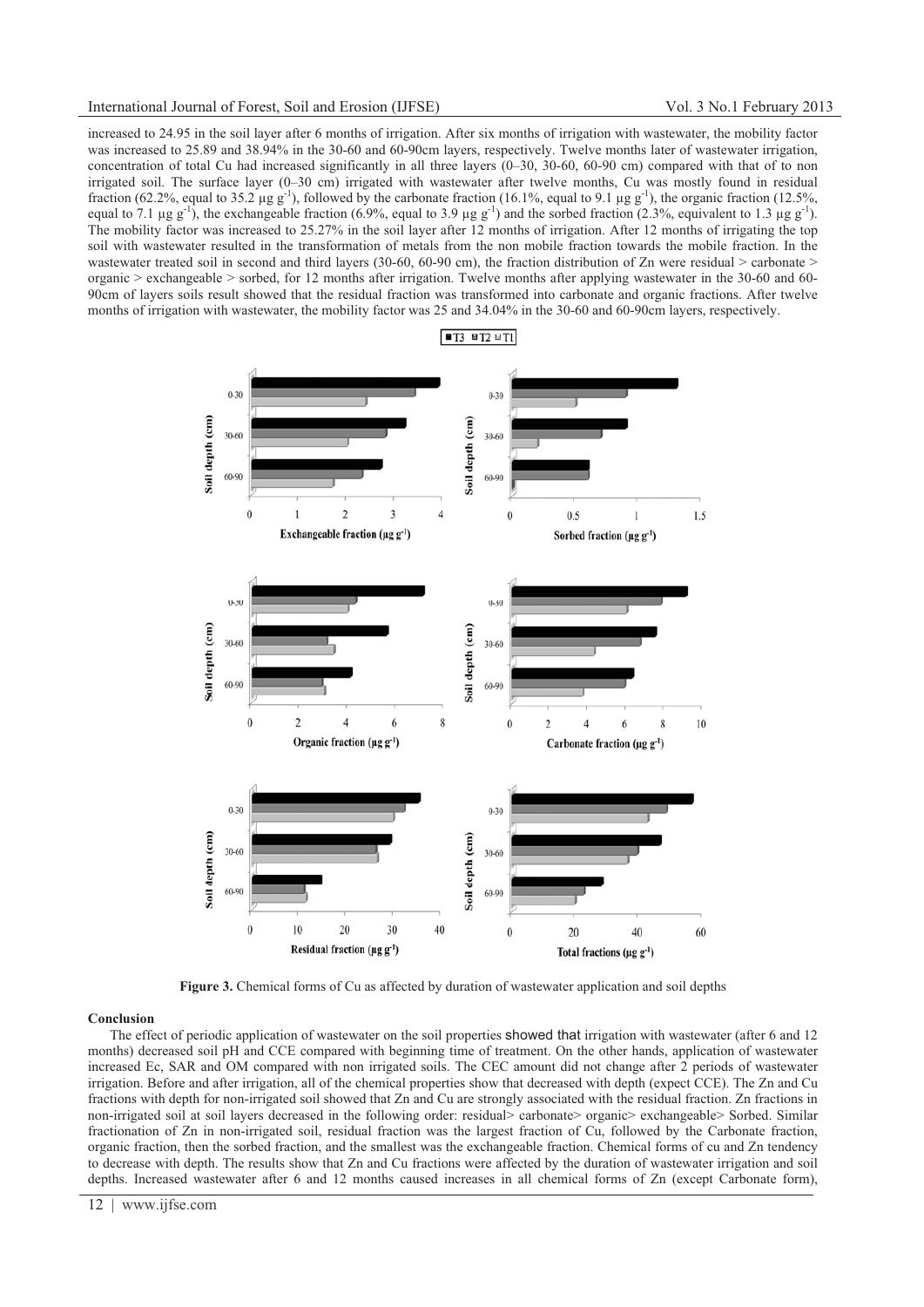## International Journal of Forest, Soil and Erosion (IJFSE) Vol. 3 No.1 February 2013

especially in the 0-30 cm layer. Before of irrigation, the mobility factor was 12.31% in the surface layer. The mobility factor was reduced to 12% in the soil layer after 6 months of irrigation. The application of wastewater in soil reduced the carbonate fraction and to increased the others fractions, especially organic form. Also, before of irrigation, the mobility factor was 12.68 and 10.79% in the 30-60 and 60-90cm layers, respectively. After six months of irrigation with wastewater, the mobility factor was reduced to 9.38 and 7.92% in the 30-60 and 60-90cm layers, respectively. Wastewater addition generally led to significant decrease in mobility and bioavailability of Zn in both layers. Twelve months later of wastewater irrigation, concentration of total Zn had increased significantly in the top layer compared with that of to non irrigated soil. After 12 months of irrigating the top soil with wastewater resulted in the transformation of metals from the non mobile fraction towards the mobile fraction. The mobility factor of irrigated soil after 12 months was 14.63% in top layer. In general, before and after irrigation in different periods, the highest (residual fraction) concentration of Zn fractions was found in the surface layer and tended to decrease with depth. Twelve months after applying wastewater in the 30-60 and 60-90cm of layer soil result showed that the residual fraction was transformed into carbonate and organic fractions. After twelve months of irrigation with wastewater, the mobility factor was some increased to 12.23 and 10.23% in the 30-60 and 60-90cm layers, respectively. Chemical forms of Cu increased with wastewater irrigation after 6 and 12 months. The result showed higher concentrations of chemical forms of Cu in the surface layers than sub surfaces. In irrigated soil, concentration of Chemical forms of Cu tendency to decrease with depth. Although that in both deep layers, application of wastewater increased soil Cu in all chemical forms. Before of irrigation, the mobility factor of Cu was 20.82% in the surface layer. The mobility factor was increased to 24.95 in the soil layer after 6 months of irrigation. After six months of irrigation with wastewater, the mobility factor was increased to 25.89 and 38.94% in the 30-60 and 60-90cm layers, respectively. Twelve months later of wastewater irrigation, concentration of total Cu had increased significantly in all three layers (0–30, 30- 60, 60-90 cm) compared with that of to non irrigated soil. The mobility factor was of Cu increased to 25.27% in the soil layer after 12 months of irrigation. After 12 months of irrigating the top soil with wastewater resulted in the transformation of metals from the non mobile fractions of Cu towards the mobile fractions of Cu.

#### **Reference**

- Abollino O, Giacomino A, Malandrino M, Mentasti E, Aceto M, Barberis R (2006). Assessment of metal availability in a contaminated soil by sequential extraction. Water Air Soil Pol. 137: 315-338.
- Adamo P, Duka S, Wilson M J, McHardy W J (1996). Chemical and mineralogical forms of Cu and Ni in contaminated soils from the Sundbury mining and smelting region, Canada. Environ Pollut. 91 (1): 11-19.
- Ahumada I, Mendoza J, Navarrete E, Ascar L (1999). Sequential extraction of heavy metals in soils irrigated with wastewater. Commun Soil Sci Plan. 30(9-10): 1507–1519
- Chapman H D (1965). Cation Exchange Capacity. In: "Methods of Soil Analysis",(Ed): Black C A, part 2. Am. Soc. Agr, Madison, WI. 891-901.
- Day P R (1965). Particle fractionation and particle-size analysis. PP. 562-566. In: C. A. Black ed., Methods of Soil Analysis. Part 1. Am. Soc. Agron., Madison, WI.
- Dhane S S, Shukla L N (1995) Distribution of different forms of Zn in benchmark and other established soil series of Maharashtra. J. Indian. Soc. Soil Sci. 43: 594–596
- El-Desoky M A, Gameh M A (1998). Heavy metal mobility and changes in properties of sandy soils irrigated with untreated sewage water at Assiut. J Agric Sci. Mansoura University. 23: 4705.
- Flores l, blas G, hern´andez g, Alcal A (1997). Distribution and sequential extraction of some heavy metals from soils irrigated with wastewater from Mexico City. Water Air Soil Pol. 98: 105–117.
- Galavi M, Jalali A, Ramroodi M, Mousavi S R, Galavi H (2010). Effects of Treated Municipal Wastewater on Soil Chemical Properties and Heavy Metal Uptake by Sorghum (Sorghum Bicolor L.). J Agr Sci. 23: 235-241.
- Ghanbari A, Abedi-Koupai J, TaieSemiromi J (2007). Effect of municipal wastewater irrigation on yield and quality of wheat and some soil properties in Sistan zone. J Sci Tech Agr Nat. 10: 59-74.
- Graf M, Lain G J, Zehetner F, Gerzabek M.H (2007). Geochemical fractions of copper in soil chronosequences of selected European floodplains. Environ Pollut. 184(3): 788-796.
- Haroun M, Idris A, Omar S R S (2007). A study of heavy metals and their fate in the composting of tannery sludge. Waste Manage. 27: 1541- 1550.
- Hu C, Zhaug C T, Huang Y H, Dahab M F, Surampalli R (2005). Effects of long-term wastewater application on chemical properties and phosphorous adsorption capacity in soils of a wastewater land treatment system. Environ Sci Tech. 39: 7240–7245.
- Illera V, Walter I, Souza P, Cala V (2000). Short-term effects of biosolids and municipal solid waste applications on heavy metals distribution in a degraded soil under a semi-arid environment. Sci Tot Environ. 255: 29–44.
- Iyengar S S, Martens D C, Mille W P (1981). Distribution and plant availability of soil zinc fractions. Soil Sci Soc Am J. 45: 735-739.
- Jalali M, Khanlari Z V (2007). Redistribution of Fractions of Zinc, Cadmium, Nickel, Copper, and Lead in Contaminated Calcareous Soils Treated with EDTA. Arch Environ Con Tox. 53(4): 519-532.
- Kabala C, Singh B R (2001). Fractionation and mobility of copper, lead and zinc in soil profiles in the vicinity of a copper smelter. Environ Qual. 30: 485–492.
- Li F, Fan Z, Xiao P, Oh K, Ma X, Hou W (2009). Contamination, chemical speciation and vertical distribution of heavy metals in soils of an old and large industrial zone in Northeast China. Environ Geol. 57 (8): 1815-1824.
- Lindsay W L, Norvell W L (1978). Development of a DTPA soil test for zinc, iron, manganese, and copper. Soil Sci Soc Am J. 42: 421-428.
- Liu W H, Zhao J Z, Ouyang Z Y, Soderlund L, Liu G H (2005). Impacts of sewage irrigation on heavy metal distribution and contamination in Beijing, China. Environ Int. 31: 805-812.
- Ma Y B, Uren N C (1997). The fate and transformations of zinc added to soils. Aust. J. Soil Res 35: 727-738.
- Maldonado V M, Rubio Arias H O, Quintana R, Saucedo R A, Gutierrez M, Ortega J A, Nevarez G V (2008). Heavy Metal Content in Soils under Different Wastewater Irrigation Patterns in Chihuahua, Mexico. Int J Environ Res and Publ health. 5(5):441-449.
- Malla R, Tanaka Y, Mori Y, Totawat K L (2007). Short-term effect of sewage irrigation on chemical build up in soils and vegetables. Agric. Eng. Int. CIGR J. Manuscript. 9: 1-11.
- Mengel K, Kirkby E A (2001). Principles of Plant Nutrition. 5th ed. Kluwer Academic Publishers, Dordrecht, Germany. 849p.
- Mohammad M J, Mazahreh N (2003). Changes in soil fertility parameters in response to irrigation of forage crops with secondary treated wastewater. Commun Soil Sci Plan 34: 1281–1294.